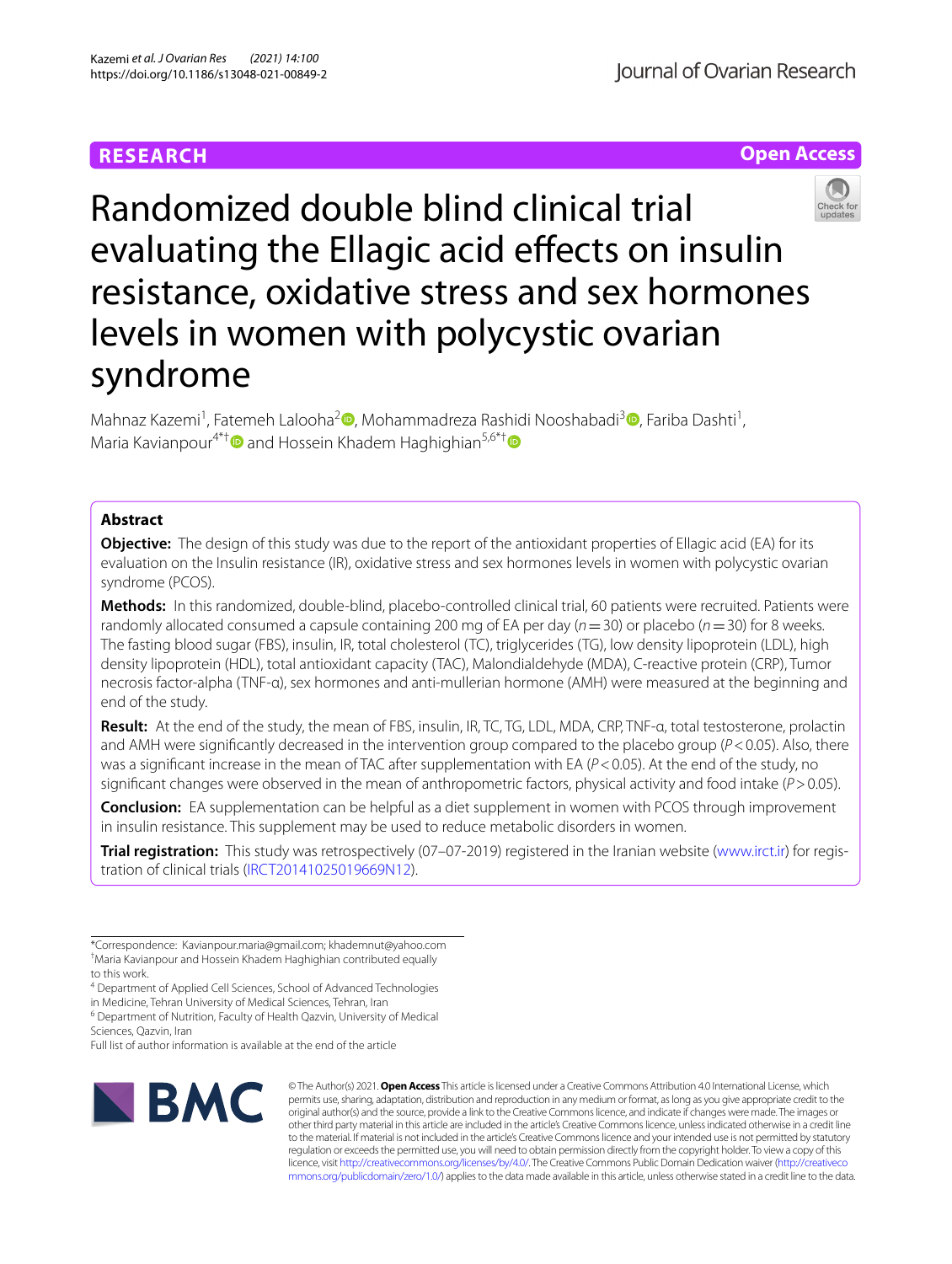**Keywords:** Ellagic acid, Insulin resistance, Stress oxidative, Anti-mullerian hormone, Polycystic ovarian syndrome

### **Introduction**

Polycystic ovary syndrome (PCOS) is a common endocrine disorder that afects about 5–10% of women before menopause  $[1]$  $[1]$ . The prevalence of this disorder varies from 2 to 26% in diferent countries, which can be due to diferences in the population under study, the variety of criteria used to defne it, the inconsistent cut-of points, and the method used to defne each criterion [\[2](#page-10-1)]. In the Rotterdam area of the Netherlands, the prevalence is estimated to be up to 20%. The prevalence of this disease in Iran according to Rotterdam criteria is 15.2% [\[3](#page-10-2)]. Lack of ovulation or limited ovulation with elevated biological testosterone levels and increased production of ovarian androgens are symptoms of this disorder [\[4\]](#page-10-3). In this condition, the patient is more likely to develop insulin resistance (IR), obesity and an increased risk of type 2 diabetes [[5\]](#page-10-4). According the scientifc studies, IR can cause oxidative stress condition in these patients. Oxidative stress is efective in increasing the production of androgens, disruption of the stages of development of ovarian follicles and damage of ovarian tissue in patients with polycystic ovary [\[6\]](#page-10-5). Oxidative stress indices in patients with PCOS are increased and the total antioxidant capacity of blood is decreased [[7\]](#page-10-6). Also, increased pro-infammatory cytokines also play an important role in causing systemic IR and thereby worsening the syndrome [\[8](#page-10-7)].

The use of antioxidant compounds in reducing IR and chronic infammation and consequently better management of PCOS syndrome has been of particular interest in recent research [[9\]](#page-10-8). Numerous studies today have demonstrated the impact of non-pharmacological treatments by modifying lifestyle on reproductive performance improvement and reducing cardiovascular metabolic risk factors [[10\]](#page-10-9). Polyphenols as secondary plant metabolites are found in vegetables and fruits. Scientifc evidence confrms the benefcial efects of polyphenols in reducing the complications of metabolic diseases. As potent antioxidants, they have protective and therapeutic efects in managing the efects of oxidative stress by regulating infammatory cytokines and enzymes, enhancing antioxidant defense and suppressing infammatory pathways and their cellular signaling mechanisms [[11\]](#page-10-10). Ellagic acid is one of the types of polyphenols in which the strong hydrogen bonding network acts as an electron acceptor, which in turn enables EA to participate in a number of reactions. This polyphenol is naturally found in numerous fruits and vegetables, including strawberries, red raspberries, pomegranates and grapes [[12\]](#page-10-11). Ellagic acid can reduce the symptoms of chronic diseases such as dyslipidemia, IR in type 2 diabetes, and nonalcoholic fatty liver disease [\[13](#page-10-12)]. Despite advances in information about EA, the mechanism of its activity has not yet been discovered, which may be due to the complexity of its metabolism and depends on various factors. Due to the antioxidant and infammatory efects that have been reported about EA and the lack of human studies of this polyphenol supplementation in PCOS, the present study aimed to investigate the efect of EA on blood glucose, IR, lipid profle, oxidative stress status, infammatory factors, sex hormone levels and anti-mullerian hormone in women with PCOS.

# **Subjects and methods**

### **Participants**

This randomized, double-blinded, placebo-controlled clinical trial was done on 60 subjects, aged 18–45 years old. In this study, women with PCOS are referred to the Qazvin Kosar Hospital Specialist Center (from 2019–07-15 to 2019–10-20) with study clinical consultant (Gynecologist) meeting the inclusion criteria, the research topic, goals and method of the study were explained, then they received informed consent form if they wish to participate in this study. Women entered the study with at least two of the three Rotterdam criteria [[14\]](#page-10-13) to diagnose the syndrome as well as having a Body Mass Index (BMI) of less than 30 kg /  $m^2$ . Patients with a history of abdominal surgery, as well as pregnant and lactating women and those who have been taking supplements in the last three months were not included in the study. Also having underlying illnesses like diabetes, severe psychiatric and behavioral disorders and usage of aspirin, warfarin, heparin and anti-infammatory drugs (including non-steroids, steroids, antihistamines, and mast cell stabilizers) have been other exclusion criteria. The protocol of the study after approving with the ethic committee of Qazvin University of Medical Sciences (ethic code: IR.QUMS.REC.1398.033), Qazvin, Iran, was registered in the Iranian Registry of Clinical Trials website by the IRCT20141025019669N12 code.

## *Design*

All patients met the inclusion criteria were randomly allocated consumed a capsule containing 200 mg of EA per day  $(n=30)$  or placebo  $(n=30)$  for 8 weeks. The shape, color and size of placebo were similar to the supplement capsule. Supplement was purchased from Supplement Spot and the placebo was made by School of Pharmacy, Tabriz University of Medical Sciences. It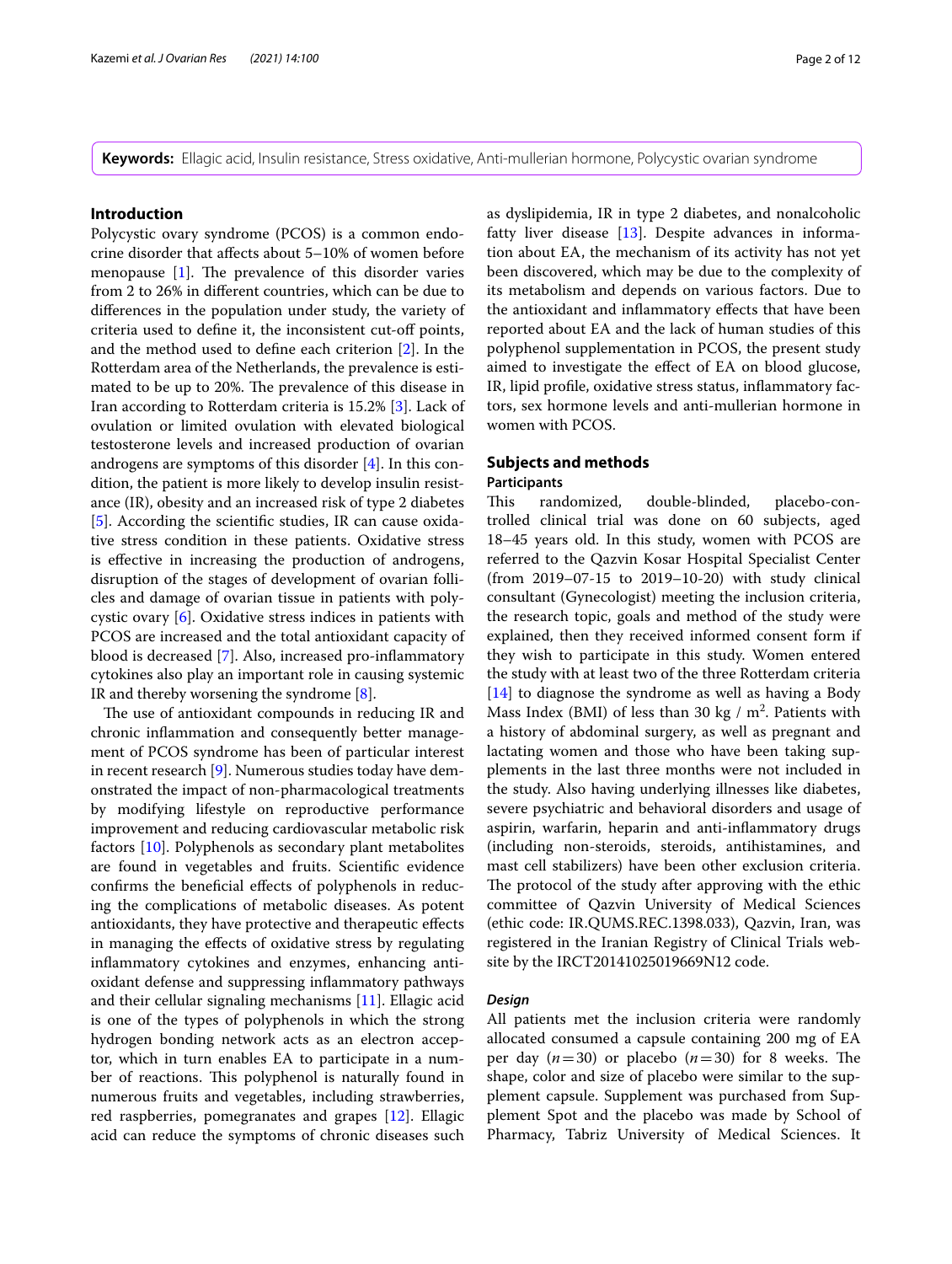should be noted that the efective selective dose for EA supplementation was taken from Falsaperela M et al. [[15\]](#page-10-14). Since oral supplementation with EA has been shown to reduce infammation (one of the main goals of this research project), this dose was chosen as the dose of choice in this study. Recruitment of patients in this scientifc project was done by simple random sampling using a table of random numbers. Based on BMI criteria, participants were divided into two groups using random blocks. According to the double-blind study, the patient, researcher and the specialist physician were blind to the contents of the cans in terms of supplements and placebo. Questionnaires were flled with questions about the basic demographic information and clinical records of the individual and also the participants were evaluated for height and weight.

BMI was calculated by dividing the weight in kilograms by height in meters squared.

To examine more closely the efect of EA supplementation in this study, all patients were advised not to alter their diet and physical activity habits along the study and to avoid foods high in EA. These foods were introduced to people in a list. To control for confounding efects of diet and physical activity, at the beginning and at the end of the study, patients were interviewed by a 3-day dietary recall questionnaire and subjects with moderate physical activity level were enrolled. In this study, relevant questionnaires were flled out to control the diet and physical activity as a confounding factors. Three-day food recalls questionnaire and Nutritionist IV program (San Bruno, CA) modifed for Iranian food composition were used to calculate food intake and dietary intake, respectively. Also, the International Physical Activity Questionnaire (IPAQ) was flled out to estimate the amount of physical activity. The conversion of raw data from the IPAQ was done using existing guidelines and converted to metabolic equivalent-minutes/week [\[16](#page-10-15)]. Patients were followed up to control their consumption of capsules and prevented from falling out once every 7 days by telephone. In order to fully monitor the use of supplements, participants were asked to hand over a bottle of supplements to the researcher at the end of the study, which would be excluded from the study if used improperly.

### *Laboratory methods*

After 10–12 h of overnight fasting, blood samples were collected from patients. Blood samples were taken two to three days after the capsules were taken. Each sample contains 10 cc of blood. Temperature of−20 °C was used to freeze the serums and then samples were stored at a−80 °C for future laboratory evaluations. Fasting Blood Glucose (FBS) concentration was measured by the enzymatic method using an Abbot ModelAclyon 300,

USA auto analyzer with Pars-Azmone kit (Tehran, Iran). Plasma insulin was measured by using a chemiluminescent immunoassay method (LIAISON analyzer (310,360) Diasorin S.P.A. Vercelli, Italy). HOMA-IR was calculated according to the following formula:  $HOMA-IR =$ (fasting insulin  $(U/ml) \times FBS (mg/dl)$ )/405 [\[17](#page-10-16)].

Total cholesterol (TC) levels were determined by the enzymatic spectrophotometric method using an auto-analyzer (Abbott, model Alcyon 300, USA) with Pars-Azmoon Kit (Tehran, Iran). Triglyceride (TG) and high-density lipoprotein (HDL) were determined by the enzyme colorimetric method using an automatic analyzer (Abbott, Model Alcyon 300, and USA) with Pars-Azmoon Kit. Low-density lipoprotein (LDL) was calculated by Friedewald formula; LDL  $(mg/dl)=TC-$ (HDL-C+TG/5). Serum levels of Total antioxidant capacity (TAC) was measured by a spectrophotometric method using Randox TAS (Laboratories, Crumlin, UK), by an autoanalyzer (Abbott, Model Alcyon 300, and USA). Serum malondialdehyde (MDA) levels were measured by tiobarbituric acid method. Turbidimetric immunoassay was used for measuring of C-reactive protein (CRP) levels (Pars Azmoon kit. Tehran, Iran). Also enzyme-linked immunosorbent assay (ELISA) (DIAsource Co, Belgium) was used for determining serum levels of tumor necrosis factor alpha (TNF-α).

#### *Reproductive hormones assay*

Serum testosterone and prolactin were assayed using commercial radioimmunoassay kits (Kavoshyar Co., Tehran, Iran). This commercial kit had been previously used with an inter-assay and intra-assay variation of less than 10%. The reference range for testosterone and Prolactin (PRL) are 10 to 35 nmol/l. Luteinizing hormone (LH) was measured by immunochemiluminometric assay, in which intra-assay and interassay coefficients of variation were 3.4% and 3.8%, respectively. The normal LH range is 1.5 to 9.3 IU/l. Follicle-stimulating hormone (FSH) was also measured using immunochemiluminometric assay with an inter-assay and intra-assay coefficient of variation of 3.2% and 6.7%, respectively. The normal FSH range is 1.4 to18.1 IU/l. Serum levels of the Anti-mullerian hormone (AMH) were measured by ELISA (Beckman's kit). The normal range for serum levels of the AMH is 0.08- 16  $\text{ng}$  / ml. The mean coefficient of inter-assay and intra-assay for this method was 5.4 and 5.6 percent, respectively.

### *Sample size calculation*

The level of the Malondialdehyde factor was used to calculate sample size before and after the administration of pomegranate extract in the study of Hosseini B et al. [[18](#page-10-17)] using the following formula: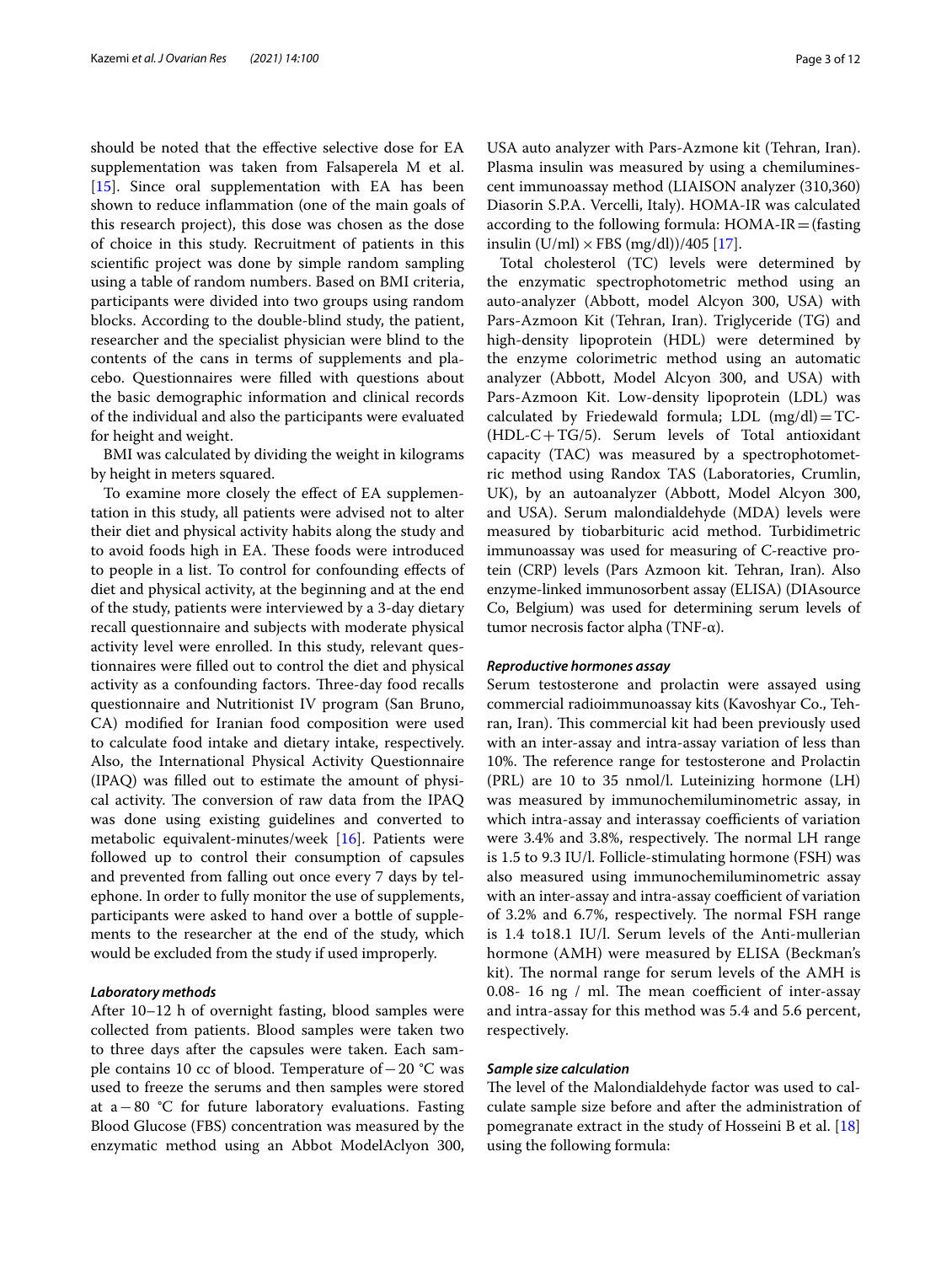$$
N = [(Z_{1-\alpha/2} + Z_{1-\beta})^2(SD_1^2 + SD_2^2)]/\Delta^2
$$

Where a (type 1 error) is 0.05, b (type 2 error) is 0.2, S1 and S2 are the variances of MDA, and ∆ represent the difference means of MDA. (MDA before supplementation: 3.3  $\pm$  1, MDA after supplementation: 2.1  $\pm$  0.7). Thus, the power for detecting diferences between the 2 groups for various outcomes in the present study was 80%. The sample size was obtained 18 in each group. Considering the drop out in participants during the study, 30 people were considered for each group.

### *Statistical Analysis*

Statistical analyses were conducted using SPSS version 20. All data were presented as mean  $\pm$  SD and were checked for normality by the Kolmogorov–Smirnov test. Due to the normal distribution of variables, the paired sample t-test and the independent sample t-test were applied to analyze diferences in variables within and between groups, respectively. The  $p < 0.05$  was considered statistically signifcant.

### **Results**

Among 70 volunteered patients, ten women dropped out because they did not meet the requirements. A total of 60 people were included in study, and 30 were equally involved in the intervention and placebo groups. During this investigation, two patients of the placebo group and one of the intervention group did not complete the research process and dropped out of the study for personal reasons (Fig. [1\)](#page-4-0). Patient compliance in this study was 95%. The final analysis was done on the subjects who finished the study. The characteristics of the participants are shown in Table [1](#page-5-0). There was no statistically signifcant diference in the baseline characteristics of the participants between the two groups. The mean age of participants in intervention and placebo groups were  $25.74 \pm 1.19$  and  $26.09 \pm 1.53$  years old, respectively  $(P > 0.05)$ . Also, there was no significant diference between the two groups in terms of anthropometric factors in the first study. The mean and standard deviation of weight  $(70.63 \pm 4.15 \text{ vs } 69.71 \pm 5.11)$ (kg)), Height  $(162.09 \pm 8.33 \text{ vs } 160.71 \pm 9.28 \text{ cm})$  and BMI  $(26.88 \pm 0.59 \text{ vs } 26.99 \pm 0.61 \text{ (K g/m}^2))$  were in the intervention and placebo groups, respectively. Also, there was no signifcant diference in the amount of physical activity  $(37 \pm 3.29 \text{ vs } 36.01 \pm 3.5 \text{ (met-h/week)})$  between groups at the beginning of the study (*p*>0.05; Table [1](#page-5-0)). It is also noteworthy that at the end of the study, there was no diference in terms of weight, BMI and physical activity between the two groups as well as within the group

 $(p > 0.05;$  Table [1\)](#page-5-0). The mean of energy and macronutrient intake at baseline and the end of the study were shown in Table [2.](#page-6-0) As shown, there were no statistically signifcant diference between the groups in terms of average daily intake the energy, protein, fat, saturated fatty acids, unsaturated fatty acids and some micronutrients at the beginning and the end of the study (*P*>0.05).

The effect of EA supplementation on insulin resistance in women with PCOS have been presented in Table [3.](#page-7-0) As shown in the table, there were no signifcant diferences between these factors at the beginning of the study. In the end of the study, EA reduced the FBS, Insulin and IR, significantly compared the beginning the study  $(P<0.05)$ . In the placebo group, mean changes in FBS and IR at the end of the study were not signifcant compared to the beginning study  $(P > 0.05$ , Table [3\)](#page-7-0). Also the effect of EA supplementation on lipid profle in PCO patients have been presented in Table [4.](#page-7-1) As shown in this table, there were no signifcant diferences between blood fat components at the beginning of the study. In the end of the study, EA reduced the TC, TG and LDL signifcantly compared the beginning the study (*P*<0.05). However, changes in mean HDL at the end of study compared to the first of it, were not significant in the intervention group  $(P > 0.05)$ . The efects of EA oral supplement on stress oxidative status and infammatory factors in patients were summarized in Table [5](#page-8-0). Reduction of MDA, CRP and TNF-α levels in intervention group after supplementation was signifcant (*P*<0.05). Also, TAC levels were signifcantly increased in group that received EA  $(P< 0.05)$ . These differences were not signifcant in placebo group at the end of the study (*P*>0.05). As the results of the study show, changes in stress oxidative and infammatory factors in the intervention group were statistically signifcant compared to the placebo group at the end of the study  $(P<0.05$  $(P<0.05$ , Table 5). Pre- and post-study data on serum sex hormones levels in the two intervention groups and placebo can be seen in Table [6.](#page-8-1) There were no significant differences in baseline levels of LH, FSH, PRL, total testosterone and AMH between the two groups. In the intervention group, EA supplementation at the end of the study resulted in a statistically signifcant decrease in total testosterone, PRL and AMH hormone levels compared with the beginning of the study (*P*<0.05). Changes in the mean of the FSH and LH levels at the end of the study were not signifcant compared to the beginning of the study  $(P > 0.05)$ . These diferences were not signifcant in placebo group at the end of the study  $(P > 0.05$ , Table [6\)](#page-8-1).

## **Safety and Adverse Events**

No side efects were observed due to the oral administration of EA in any participants. EA resulted in no clinically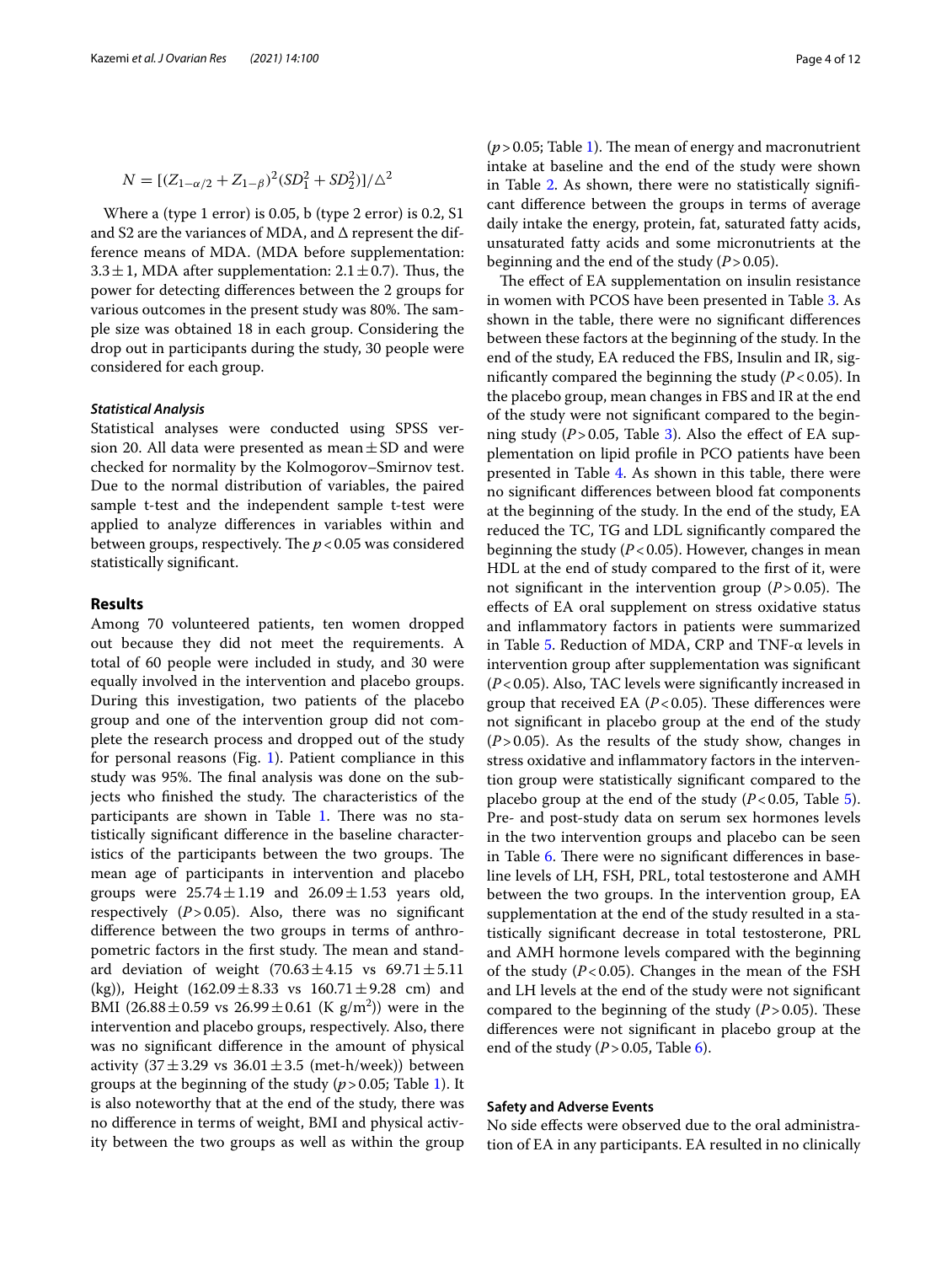

<span id="page-4-0"></span>signifcant changes in vital signs, urinalyses, serum chemical values or hematological values.

# **Discussion**

Changing lifestyle and dietary pattern towards sedentary lifestyle and poor nutrition can lead to insulin resistance. Compared to people with normal physiological condition, it is perhaps the most important aspect of IR, the worsening of the disease condition, and a signifcant increase in mortality [\[19](#page-10-18)]. One of the disorders in which IR is a key part of its pathological mechanism is PCOS. The mechanism and main cause of this disorder have not been explained in general, but considering the results of scientifc studies, IR, oxidative stress and infammation are among the first-degree defendants  $[20]$  $[20]$ . The aim of this investigation, was to evaluate the EA efects

on blood glucose, insulin resistance, lipid profle, oxidative stress status, infammatory factors, sex hormone levels and anti-mullerian hormone in women with PCOS. After 8 weeks, supplementation with EA, signifcantly decreased the FBS, IR. Also, at the end of the study, reduction of TC, TG and LDL changes in the intervention group was signifcant.

Some scientifc studies have reported an increase in insulin due to an increase in androgens, and some scientifc sources have assumed the exact opposite of this Eq. [\[21](#page-10-20)]. However, a decrease in insulin levels and, consequently, a decrease in IR has reduced androgens and better ovarian function [\[4](#page-10-3)]. Elevated insulin levels usually cause hyperlipidemia in women with this syndrome. Continuity of these conditions and lack of improvement in biochemical factors can lead to cardiovascular disease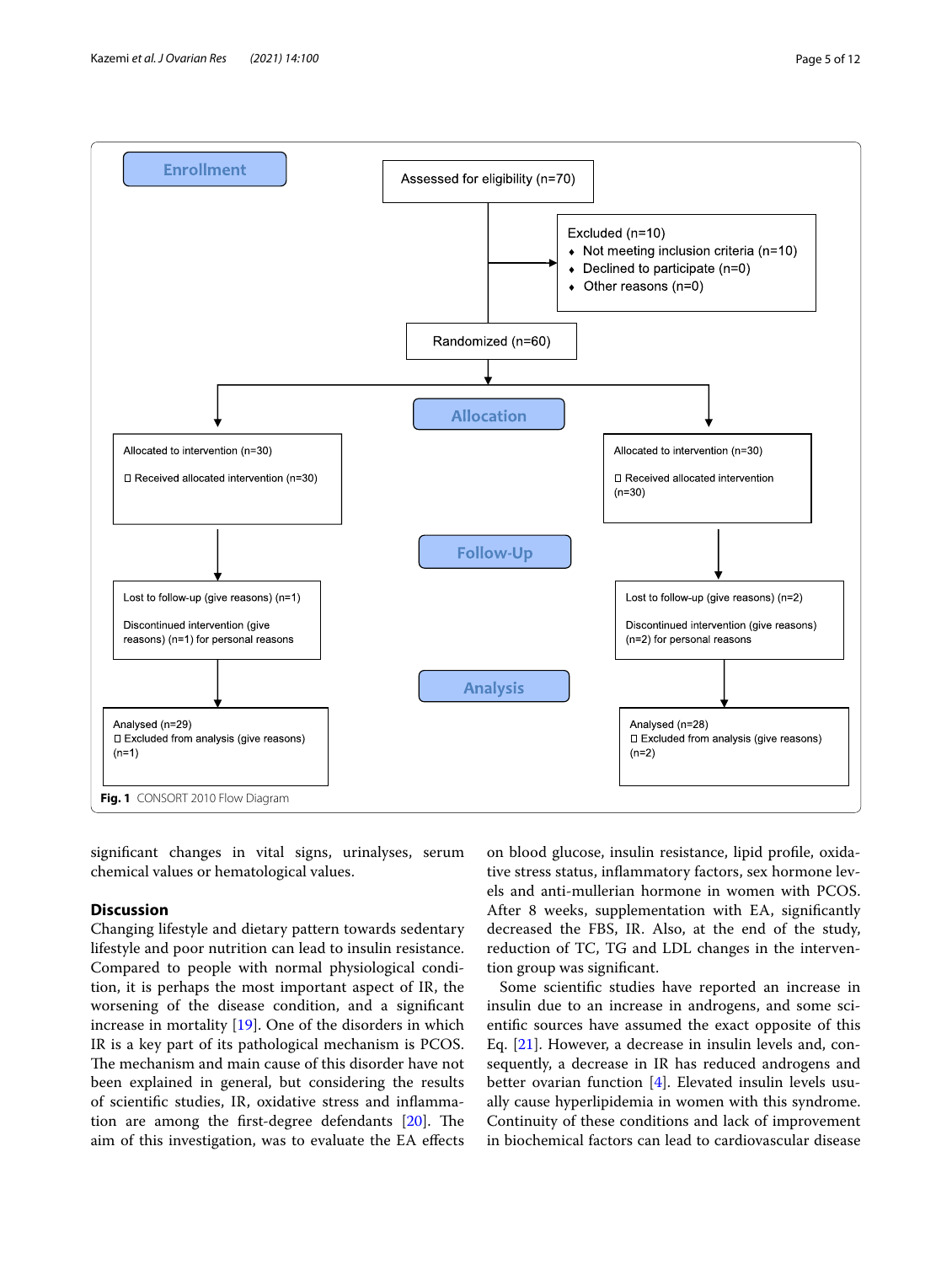| Variable                                             |                   | $Mean + SD$<br>Placebo $(n=28)$ | $Mean + SD$<br>Ellagic acid ( $n = 29$ ) | <b>P1</b>                  |
|------------------------------------------------------|-------------------|---------------------------------|------------------------------------------|----------------------------|
| Age (years, Mean $\pm$ SD)                           | $26.09 \pm 1.53$  | $25.74 \pm 1.19$                | 0.736                                    | Age (years, Mean $\pm$ SD) |
| Height(cm)                                           | $160.71 \pm 9.28$ | $162.09 \pm 8.33$               | 0.77                                     | Height(cm)                 |
| Weight (kg)                                          | Before            | $69.71 \pm 5.11$                | $70.63 \pm 4.15$                         | 0.68                       |
|                                                      | After             | $69.2 \pm 5.07$                 | $70.06 \pm 4.51$                         | 0.59                       |
|                                                      | P <sub>2</sub>    | 0.651                           | 0.703                                    |                            |
| Body Mass Index (K g/m <sup>2</sup> , Mean $\pm$ SD) | Before            | $26.99 \pm 0.61$                | $26.88 \pm 0.59$                         | 0.519                      |
|                                                      | After             | $26.79 \pm 0.62$                | $26.66 \pm 0.64$                         | 0.53                       |
|                                                      | P <sub>2</sub>    | 0.864                           | 0.817                                    |                            |
| Physical activity (met-h/week)                       | Before            | $36.01 \pm 3.5$                 | $37 + 3.29$                              | 0.218                      |
|                                                      | After             | $36.11 \pm 3.57$                | $37.61 \pm 3.41$                         | 0.109                      |
|                                                      | P <sub>2</sub>    | 0.401                           | 0.347                                    |                            |
| Metformin dose                                       |                   | 1599.03 ± 404.26                | $1609.11 \pm 395.13$                     | 0.721                      |

<span id="page-5-0"></span>**Table 1** The comparison of baseline characteristics of the participants

Data are expressed as means  $\pm$  SD

P1: Comparison of the mean of baseline characteristics between the two groups of Ellagic acid and placebo (Independent samples t-test)

P2: Comparison of mean of baseline characteristics in each group at baseline and end of study (Paired samples t-test)

[[3\]](#page-10-2). According to the World Health Organization, women with PCOS are more likely to develop myocardial infarction [\[5](#page-10-4)]. It seems that the core of all these disorders is IR [ $22$ ]. The function of genes involved in the secretion and modulation of insulin role, such as genes associated with Sirtuin1 and glucose transporter 2 (Glut2), as well as their efect on insulin signaling, such as glucose transporter 4 (Glut4) in muscle and peroxisome proliferator-activated receptor-gamma (PPARγ) in fat cells, is mainly signifcantly infuenced by dietary polyphenols [[23\]](#page-10-22). EA as a polyphenol and strong antioxidant, has not been studied as a dietary supplement in women with PCOS (according to a search on a scientifc database), but its helpful efects on glycemic status have been shown in other metabolic disorders. The clinical trial study of Babaeian et al.  $[24]$  $[24]$ , that conducted on patients with type 2 diabetes, intervention group drank 240 ml unsweetened pomegranate juice daily. The results of the study showed a significant decrease in insulin resistance at the end of the study, whereas no signifcant changes were found for serum glucose in this group. Low dose of EA in pomegranate juice or short study time for this dose, may be reasons for the lack of signifcant efect on glycemic indexes. Esmaeilinezhad et al.  $[25]$  $[25]$  investigated the effect of pomegranate juice on cardiovascular risk factors in women with PCOS. Participants received daily pomegranate juice or placebo beverage. Daily consumption of pomegranate juice improved the metabolic outcomes of TG, LDL, HDL and TC, in patients. The possible mechanism of EA that lowers blood cholesterol may be due to its efect on reducing absorption and increasing cholesterol excretion through the feces. The effect of this polyphenol on important

and key enzymes in cholesterol metabolism, including hydroxy-methyl-glutaryl-CoA (HMG-COA) reductase and Acyltransferase, has also been reported in laboratory and clinical studies. EA, on the other hand, increases the persistence of benefcial bacteria in the gastrointestinal tract by reducing oxidative stress products, and thus reducing the excess plasma fat by benefcial bacteria can be helpful [\[26](#page-10-25), [27\]](#page-10-26). On the other hand, the condition that worsens IR, exacerbation of oxidative stress status and increased infammation in these patients. After glycation reactions and formation of advanced glycation end products (AGEs), production of ROS occurs rapidly increased. This reaction can damage insulin-secreting cells in the pancreas [[28\]](#page-10-27). According to the results of studies, receiving polyphenols can increase the prescription of PPAR-γ and in this way, they can help reduce the chronic complications of PCOS [\[29](#page-10-28)]. By summarizing the cellular, experimental, and clinical studies, it can be concluded that relationship between IR and oxidative stress is mutual. In the meantime, infammation can make both sides of the equation worse  $[30]$ . The results of our study indicated that EA signifcantly improved the stress oxidative index and decreased the infammatory factors. Abnormalities in oxidative stress index in women with PCOS were reported in the meta-analysis study of Murri et al. [[31\]](#page-10-30). Also, the results of many studies showed high biomarker such as MDA and low indicators of antioxidant system such as TAC in these patients [[32\]](#page-10-31). Goudarzi et al. [[33\]](#page-10-32). investigated the protective effect of EA on sodium arsenic-induced neurotoxicity in rats. They observed that EA administration signifcantly increased MDA levels, IL1β levels and TNF α levels in the brain compared to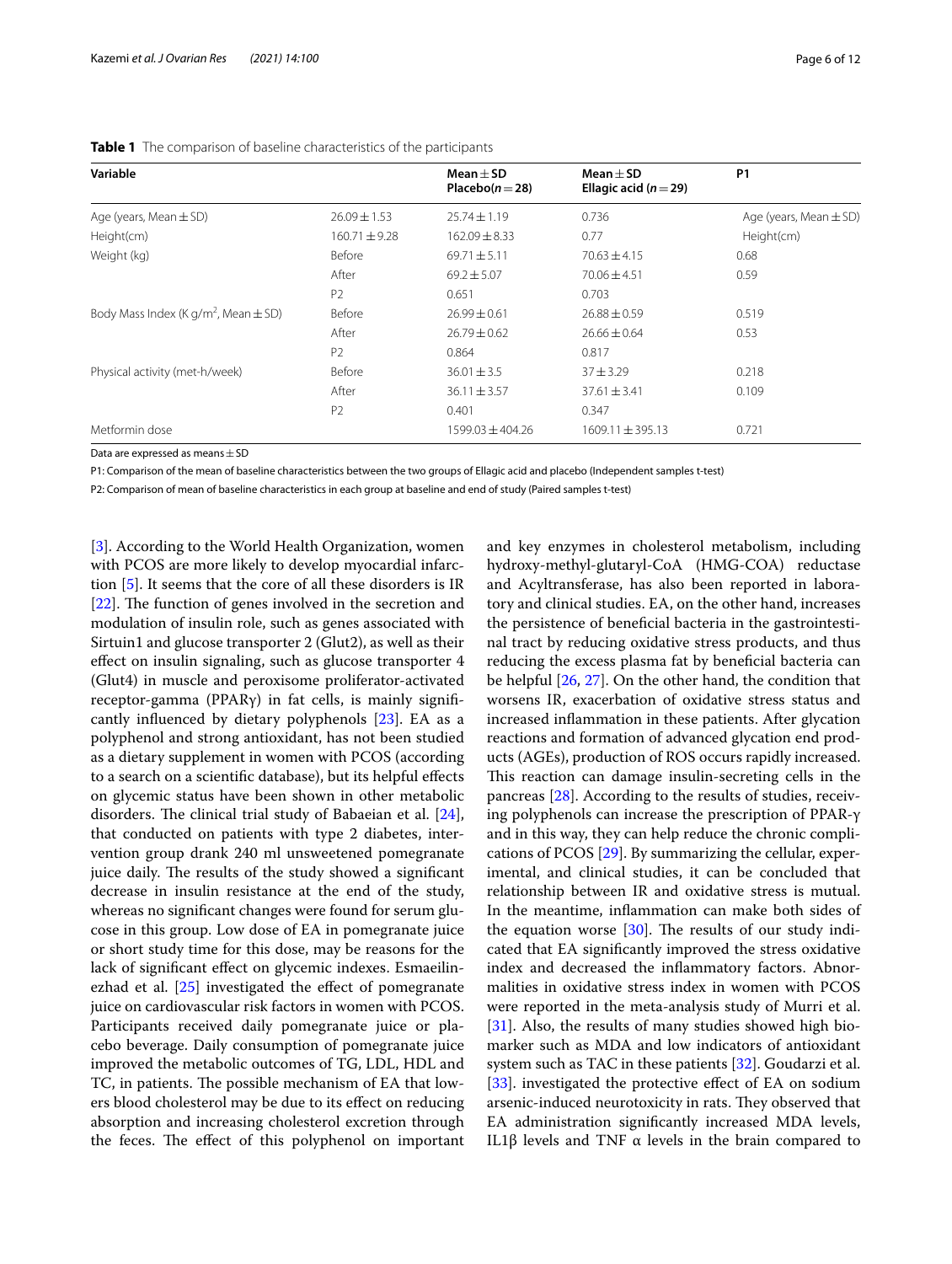<span id="page-6-0"></span>

|  |  |  | Table 2 The comparison of the dietary intake at the baseline and the end of the study in patients with IBS |  |
|--|--|--|------------------------------------------------------------------------------------------------------------|--|
|  |  |  |                                                                                                            |  |

| <b>Variables</b>                |                | Mean $\pm$ SD<br>Placebo $(n=28)$ | $Mean \pm SD$<br>Ellagic acid ( $n = 29$ ) | <b>P1</b> |
|---------------------------------|----------------|-----------------------------------|--------------------------------------------|-----------|
| Energy(kcal)                    | Baseline       | 2089.95 ± 245.09                  | 2043.57 ± 233.11                           | 0.307     |
|                                 | End            | 2033.28 ± 237.18                  | $2026.38 \pm 292.2$                        | 0.413     |
|                                 | P <sub>2</sub> | 0.506                             | 0.367                                      |           |
| Protein(gr)                     | Baseline       | 86.42 ± 14.27                     | $84.54 \pm 16.41$                          | 0.508     |
|                                 | End            | $82.33 \pm 14.09$                 | $83.63 \pm 16.22$                          | 0.419     |
|                                 | P <sub>2</sub> | 0.59                              | 0.546                                      |           |
| Carbohydrate(gr)                | Baseline       | $270 \pm 55.2$                    | $265.52 \pm 50.04$                         | 0.502     |
|                                 | End            | $263.14 \pm 50.5$                 | $261.33 \pm 48.13$                         | 0.58      |
|                                 | P <sub>2</sub> | 0.584                             | 0.603                                      |           |
| Fat $(qr)$                      | Baseline       | 73.80 ± 15.71                     | 71.48 ± 14.41                              | 0.714     |
|                                 | End            | $72.37 \pm 15$                    | $70.83 \pm 14$                             | 0.683     |
|                                 | P <sub>2</sub> | 0.633                             | 0.61                                       |           |
| Saturated fatty acids(gr)       | Baseline       | $26.2 \pm 8.11$                   | $25.67 \pm 9.18$                           | 0.656     |
|                                 | End            | $25.32 \pm 8.17$                  | $24.27 \pm 7.03$                           | 0.529     |
|                                 | P2             | 0.57                              | 0.546                                      |           |
| Monounsaturated Fatty acid (gr) | Baseline       | $22.11 \pm 4.77$                  | $22.13 \pm 3.19$                           | 0.807     |
|                                 | End            | $21.3 \pm 4.03$                   | $22.17 \pm 3.55$                           | 0.59      |
|                                 | P <sub>2</sub> | 0.63                              | 0.74                                       |           |
| Polyunsaturated Fatty acid (gr) | Baseline       | $24.28 \pm 7.64$                  | $23.18 \pm 3.11$                           | 0.421     |
|                                 | End            | $22.9 \pm 4.07$                   | $22.27 \pm 5.17$                           | 0.365     |
|                                 | P <sub>2</sub> | 0.29                              | 0.267                                      |           |
| Fiber(gr)                       | Baseline       | $10.51 \pm 2.2$                   | $11.09 \pm 3.06$                           | 0.129     |
|                                 | End            | $10.67 \pm 2.31$                  | $11.43 \pm 2.25$                           | 0.167     |
|                                 | P <sub>2</sub> | 0.419                             | 0.51                                       |           |
| Vitamin C (mg)                  | Baseline       | 71.19 ± 25.69                     | 72.38 ± 15.66                              | 0.758     |
|                                 | End            | 70.07 ± 24.16                     | 72.29±14.19                                | 0.801     |
|                                 | P <sub>2</sub> | 0.603                             | 0.711                                      |           |
| Vitamin E (IU)                  | Baseline       | $10.24 \pm 1.89$                  | $9.95 \pm 2.5$                             | 0.309     |
|                                 | End            | $10.53 \pm 1.77$                  | $10.07 \pm 2.27$                           | 0.22      |
|                                 | P <sub>2</sub> | 0.32                              | 0.294                                      |           |
| Selenium (µg/day)               | Baseline       | $119.08 \pm 35.63$                | $120.24 \pm 37.18$                         | 0.86      |
|                                 | End            | $118.14 \pm 38.01$                | 120.18 ± 38.27                             | 0.891     |
|                                 | P <sub>2</sub> | 0.883                             | 0.805                                      |           |

Data are expressed as means  $\pm$  SD

P1: Comparison of the mean of dietary intake between the two groups of Ellagic acid and placebo (Independent samples t-test)

P2: Comparison of mean of dietary intake in each group at baseline and end of study (Paired samples t-test)

the control group. EA administration also increased TAC levels compared to the control group. DNA damage and subsequent harmful genetic changes occur as a result of free radical attacks on DNA. This can lead to DNA methylation and silence of tumor suppressor genes. Therefore, oxidative stress can be a factor in worsening PCOS and even increasing the risk of other metabolic diseases such as cancer in women with this syndrome. One of the preinfammatory mediators is nitric oxide (NO), which can cause damage and infammation due to overproduction. Increased synthesis of the NO synthase enzyme, which is present in macrophages, is increased in PCOS, which can lead to infammation and increased insulin resistance [[34\]](#page-10-33). In cellular and animal studies, EA has been reported to reduce NO production [\[35\]](#page-10-34). Also, one of the enzymes produced by pre-infammatory cytokines is the Cyclooxygenase 2 (COX-2) enzyme, which in itself accelerates cascading reactions and releases large amounts of Prostaglandin E2 (PGE2) into the infamed tissue. However, by inhibiting COX-2 production, infammation can be reduced  $[36]$  $[36]$  $[36]$ . The inhibitory effects of EA on PGE2 production have been reported. Pomegranate-derived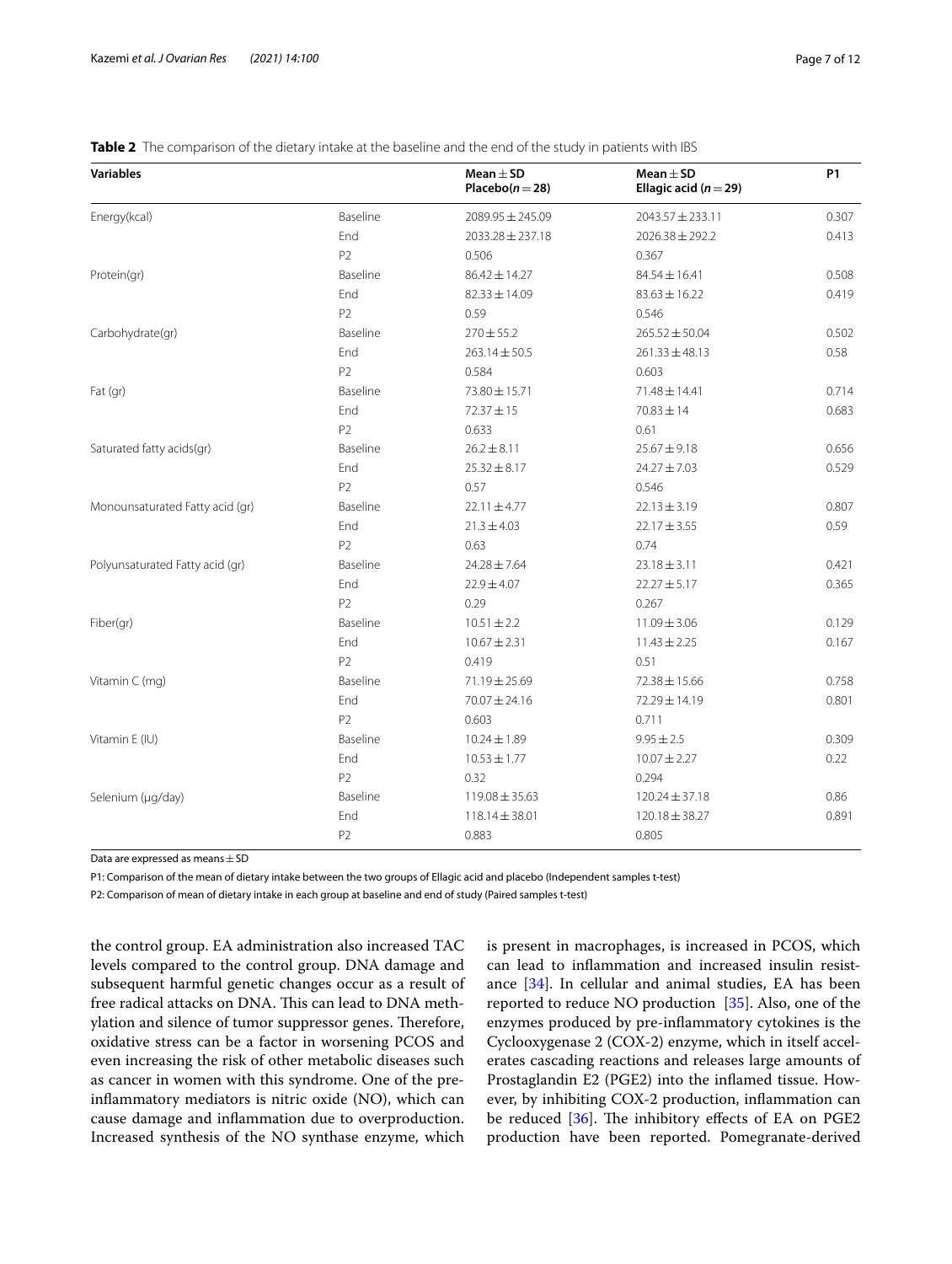| <b>Variables</b>    |                | Mean $\pm$ SD<br>Placebo $(n=28)$ | $Mean + SD$<br>Ellagic acid ( $n = 29$ ) | <b>P1</b> |
|---------------------|----------------|-----------------------------------|------------------------------------------|-----------|
| FBS (mg/dL)         | Baseline       | $107.61 \pm 20.13$                | $111.17 \pm 18.04$                       | 0.3       |
|                     | End            | $106.17 \pm 21.09$                | $94.29 \pm 17.43$                        | 0.043     |
|                     | P <sub>2</sub> | 0.622                             | 0.035                                    |           |
|                     | Mean Changes   | $-1.44 \pm 0.96$                  | $-16.88 \pm 0.61$                        | 0.04      |
| Insulin $(\mu U/m)$ | Baseline       | $14.98 \pm 3.07$                  | $15.41 \pm 3.24$                         | 0.327     |
|                     | End            | $14.04 \pm 2.19$                  | $9.63 \pm 1.31$                          | 0.03      |
|                     | P <sub>2</sub> | 0.541                             | 0.027                                    |           |
|                     | Mean Changes   | $-0.94 \pm 0.88$                  | $-5.78 \pm 1.93$                         | 0.041     |
| <b>HOMA-IR</b>      | Baseline       | $3.98 \pm 0.85$                   | $4.22 \pm 1.14$                          | 0.272     |
|                     | End            | $3.68 \pm 0.41$                   | $2.24 \pm 0.5$                           | 0.04      |
|                     | P <sub>2</sub> | 0.158                             | 0.031                                    |           |
|                     | Mean Changes   | $-0.3 \pm 0.44$                   | $-1.98 \pm 0.64$                         | 0.043     |
|                     |                |                                   |                                          |           |

## <span id="page-7-0"></span>**Table 3** Changes in baseline to endpoint measures for insulin resistance in two groups

Data are expressed as means±SD. *FBS* Fasting Blood Sugar, *HOMA-IR* Homeostatic Model Assessment for Insulin Resistance

P1: Comparison of the mean of insulin resistance between the two groups of Ellagic acid and placebo (Independent samples t-test)

P2: Comparison of mean of insulin resistance in each group at baseline and end of study (Paired samples t-test)

<span id="page-7-1"></span>

|  |  | <b>Table 4</b> Changes in baseline to endpoint measures for lipid profile in two groups |  |  |  |  |  |  |  |
|--|--|-----------------------------------------------------------------------------------------|--|--|--|--|--|--|--|
|--|--|-----------------------------------------------------------------------------------------|--|--|--|--|--|--|--|

| <b>Variables</b> |                | Mean $\pm$ SD<br>Placebo $(n=28)$ | Mean $\pm$ SD<br>Ellagic acid ( $n = 29$ ) | <b>P1</b> |
|------------------|----------------|-----------------------------------|--------------------------------------------|-----------|
| Chol(mg/dL)      | Baseline       | $192 \pm 51.03$                   | 197.13 ± 48.71                             | 0.801     |
|                  | End            | $190.28 \pm 58.51$                | $178.09 \pm 45.46$                         | 0.024     |
|                  | P <sub>2</sub> | 0.754                             | 0.0349                                     |           |
|                  | Mean Changes   | $-1.72 \pm 7.48$                  | $-19.04 \pm 3.25$                          | 0.031     |
| TG (mg/dL)       | Baseline       | 159.19 ± 19.61                    | $163.28 \pm 20.55$                         | 0.586     |
|                  | End            | 157.2 ± 19.29                     | $145.33 \pm 16.04$                         | 0.042     |
|                  | P <sub>2</sub> | 0.59                              | 0.04                                       |           |
|                  | Mean Changes   | $-1.99 \pm 0.32$                  | $-17.95 \pm 4.51$                          | 0.043     |
| HDL (mg/dL)      | Baseline       | $37.08 \pm 6.27$                  | $36.13 \pm 7.7$                            | 0.55      |
|                  | End            | $37 + 6.25$                       | $39.2 \pm 8.02$                            | 0.124     |
|                  | P <sub>2</sub> | 0.61                              | 0.082                                      |           |
|                  | Mean Changes   | $-0.08 \pm 0.02$                  | $3.07 \pm 0.32$                            | 0.23      |
| LDL (mg/dL)      | Baseline       | $123.08 \pm 40.05$                | $128.34 \pm 36.89$                         | 0.714     |
|                  | End            | $122.28 \pm 44.11$                | $108.7 \pm 35.19$                          | 0.04      |
|                  | P <sub>2</sub> | 0.8                               | 0.031                                      |           |
|                  | Mean Changes   | $-0.8 \pm 4.06$                   | $-19.64 \pm 1.7$                           | 0.044     |

Data are expressed as means±SD. *Chol* Cholesterol, *TG* Triglyceride, *HDL* High-Density lipoprotein, *LDL* Low-density lipoprotein

P1: Comparison of the mean of lipid profle between the two groups of Ellagic acid and placebo (Independent samples t-test)

P2: Comparison of mean of lipid profle in each group at baseline and end of study (Paired samples t-test)

polyphenols have also reduced COX-2 production from macrophage cells [[37](#page-10-36)].

Also, EA supplementation resulted in a statistically signifcant decrease in total testosterone, PRL and AMH hormone levels compared with the beginning of the study. Changes in the mean of the FSH and LH levels at the end of the study were not signifcant. Hyperandrogenism women usually occur after an increase in insulin [\[22](#page-10-21)]. Excessive increase in sex hormones impairs ovulation and increases AMH. Together, these biochemical symptoms will be a prognosis for PCOS [\[38\]](#page-10-37). Taking into account the above mechanism and the results of animal and clinical studies, the normalization of the ovulation cycle can be achieved by increasing insulin sensitivity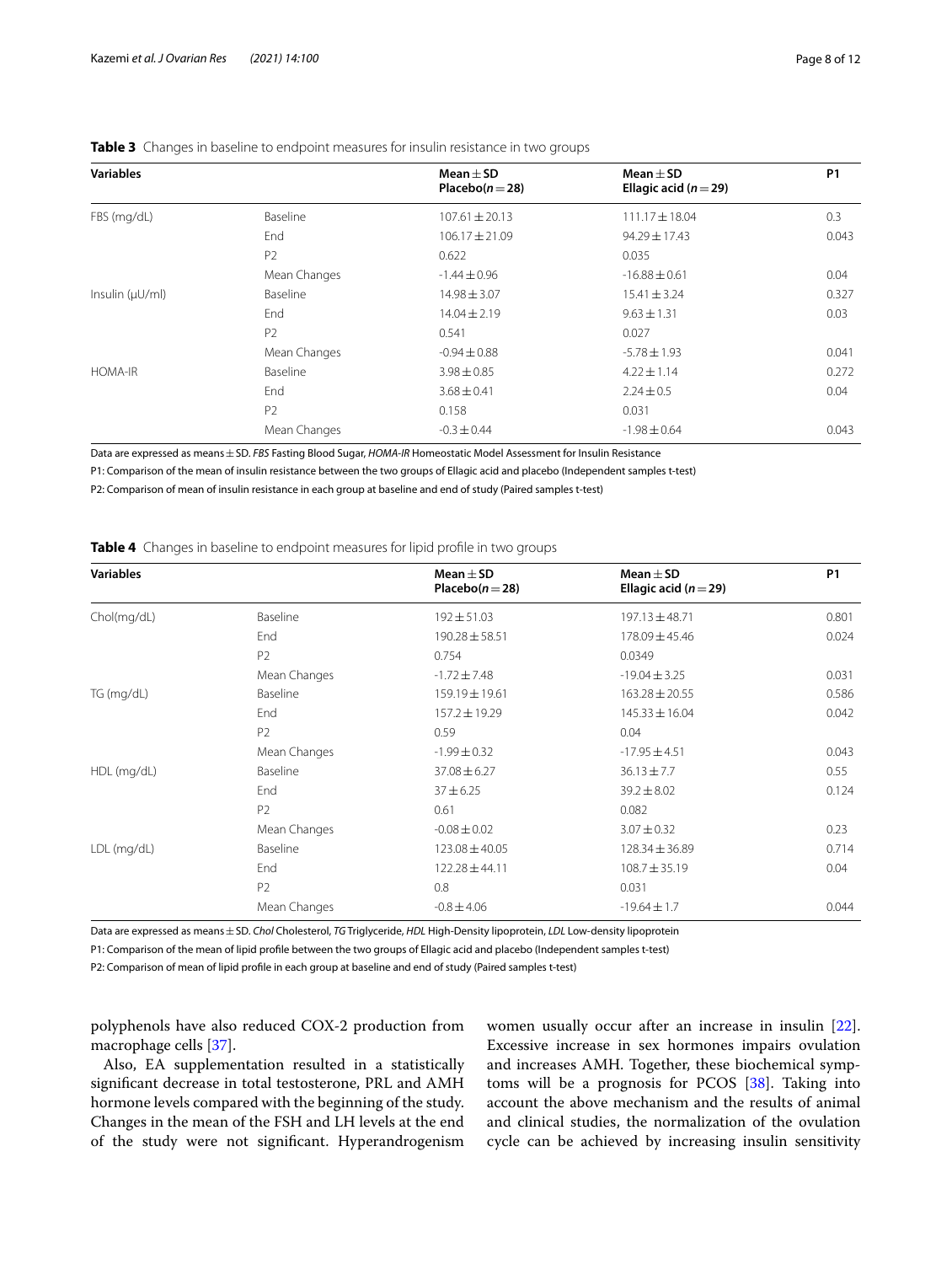| <b>Variables</b> |                | Mean $\pm$ SD<br>Placebo $(n=28)$ | Mean $\pm$ SD<br>Ellagic acid ( $n = 29$ ) | <b>P1</b> |
|------------------|----------------|-----------------------------------|--------------------------------------------|-----------|
| TAC (mg/dL)      | Baseline       | $1.04 \pm 0.03$                   | $1.03 \pm 0.02$                            | 0.41      |
|                  | End            | $1.03 \pm 0.03$                   | $1.91 \pm 0.07$                            | 0.032     |
|                  | P <sub>2</sub> | 0.358                             | 0.028                                      |           |
|                  | Mean Changes   | $-0.01 \pm 0.00$                  | $0.88 \pm 0.05$                            | 0.041     |
| MDA (mg/dL)      | Baseline       | $1.47 \pm 0.06$                   | $1.51 \pm 0.09$                            | 0.466     |
|                  | End            | $1.45 \pm 0.07$                   | $0.8 \pm 0.03$                             | 0.039     |
|                  | P <sub>2</sub> | 0.611                             | 0.032                                      |           |
|                  | Mean Changes   | $-0.02 \pm 0.01$                  | $-0.71 \pm 0.06$                           | 0.044     |
| $TNF-a$ (pg/ml)  | Baseline       | $17.01 \pm 3.78$                  | $16.89 \pm 4.02$                           | 0.41      |
|                  | End            | $16.91 \pm 4.04$                  | $13.5 \pm 3.61$                            | 0.033     |
|                  | P <sub>2</sub> | 0.292                             | 0.03                                       |           |
|                  | Mean Changes   | $-0.1 \pm 0.26$                   | $-3.39 \pm 0.41$                           | 0.038     |
| CRP(ng/ml)       | Baseline       | $9.37 \pm 3.19$                   | $9.51 \pm 3.37$                            | 0.359     |
|                  | End            | $9.23 \pm 2.87$                   | $7.01 \pm 2.2$                             | 0.045     |
|                  | P <sub>2</sub> | 0.256                             | 0.033                                      |           |
|                  | Mean Changes   | $-0.14 \pm 0.32$                  | $-2.5 \pm 1.17$                            | 0.048     |

<span id="page-8-0"></span>**Table 5** Changes in baseline to endpoint measures for oxidative stress and infammatory biomarkers in two groups

Data are expressed as means±SD. *TAC* Total antioxidant capacity, *MDA* Malondialdehyde, *TNF-α* Tumor necrosis factor alpha, *CRP* C-reactive protein P1: Comparison of the mean of oxidative stress and infammatory biomarkers between the two groups of Ellagic acid and placebo (Independent samples t-test) P2: Comparison of mean of oxidative stress and infammatory biomarkers in each group at baseline and end of study (Paired samples t-test)

| <b>Variables</b>           |                | Mean $\pm$ SD<br>Placebo( $n = 28$ ) | Mean $\pm$ SD<br>Ellagic acid ( $n = 29$ ) | <b>P1</b> |
|----------------------------|----------------|--------------------------------------|--------------------------------------------|-----------|
| FSH (ng/ml)                | Baseline       | 6 ± 1.85                             | $6.02 \pm 1.91$                            | 0.57      |
|                            | End            | $6.01 \pm 1.73$                      | $6.07 \pm 1.9$                             | 0.601     |
|                            | P <sub>2</sub> | 0.55                                 | 0.49                                       |           |
|                            | Mean Changes   | $0.01 \pm 0.12$                      | $0.05 \pm 0.01$                            | 0.68      |
| $LH$ (ng/ml)               | Baseline       | $10.51 \pm 2.19$                     | $10.84 \pm 2.1$                            | 0.601     |
|                            | End            | $10.83 \pm 2.02$                     | $9.73 \pm 2.4$                             | 0.073     |
|                            | P <sub>2</sub> | 0.58                                 | 0.076                                      |           |
|                            | Mean Changes   | $0.32 \pm 0.17$                      | $-1.11 \pm 0.3$                            | 0.079     |
| Total Testosterone (ng/ml) | Baseline       | $0.6 \pm 0.031$                      | $0.58 \pm 0.023$                           | 0.61      |
|                            | End            | $0.59 \pm 0.04$                      | $0.38 \pm 0.017$                           | 0.038     |
|                            | P <sub>2</sub> | 0.521                                | 0.04                                       |           |
|                            | Mean Changes   | $-0.01 \pm 0.09$                     | $-0.2 \pm 0.06$                            | 0.042     |
| Prolactin (ng/ml)          | Baseline       | $19.08 \pm 4.5$                      | 19.91±4.07                                 | 0.73      |
|                            | End            | $19 + 4.11$                          | $12.3 \pm 2.39$                            | 0.025     |
|                            | P <sub>2</sub> | 0.671                                | 0.036                                      |           |
|                            | Mean Changes   | $0.32 \pm 0.39$                      | $-7.61 \pm 1.68$                           | 0.033     |
| AMH (ng/ml)                | Baseline       | $12.02 \pm 3.71$                     | $11.27 \pm 3.07$                           | 0.43      |
|                            | End            | $11.9 \pm 3.1$                       | $7.2 \pm 1.01$                             | 0.036     |
|                            | P <sub>2</sub> | 0.318                                | 0.04                                       |           |
|                            | Mean Changes   | $-0.12 \pm 0.61$                     | $-4.07 \pm 2.06$                           | 0.045     |

<span id="page-8-1"></span>**Table 6** Changes in baseline to endpoint measures for sex hormones levels in two groups

Data are expressed as means±SD. *FSH* Follicle-stimulating hormone, *LH* Luteinizing hormone, *AMH* Anti-Mullerian hormone

P1: Comparison of the mean of sex hormones between the two groups of Ellagic acid and placebo (Independent samples t-test)

P2: Comparison of mean of sex hormones in each group at baseline and end of study (Paired samples t-test)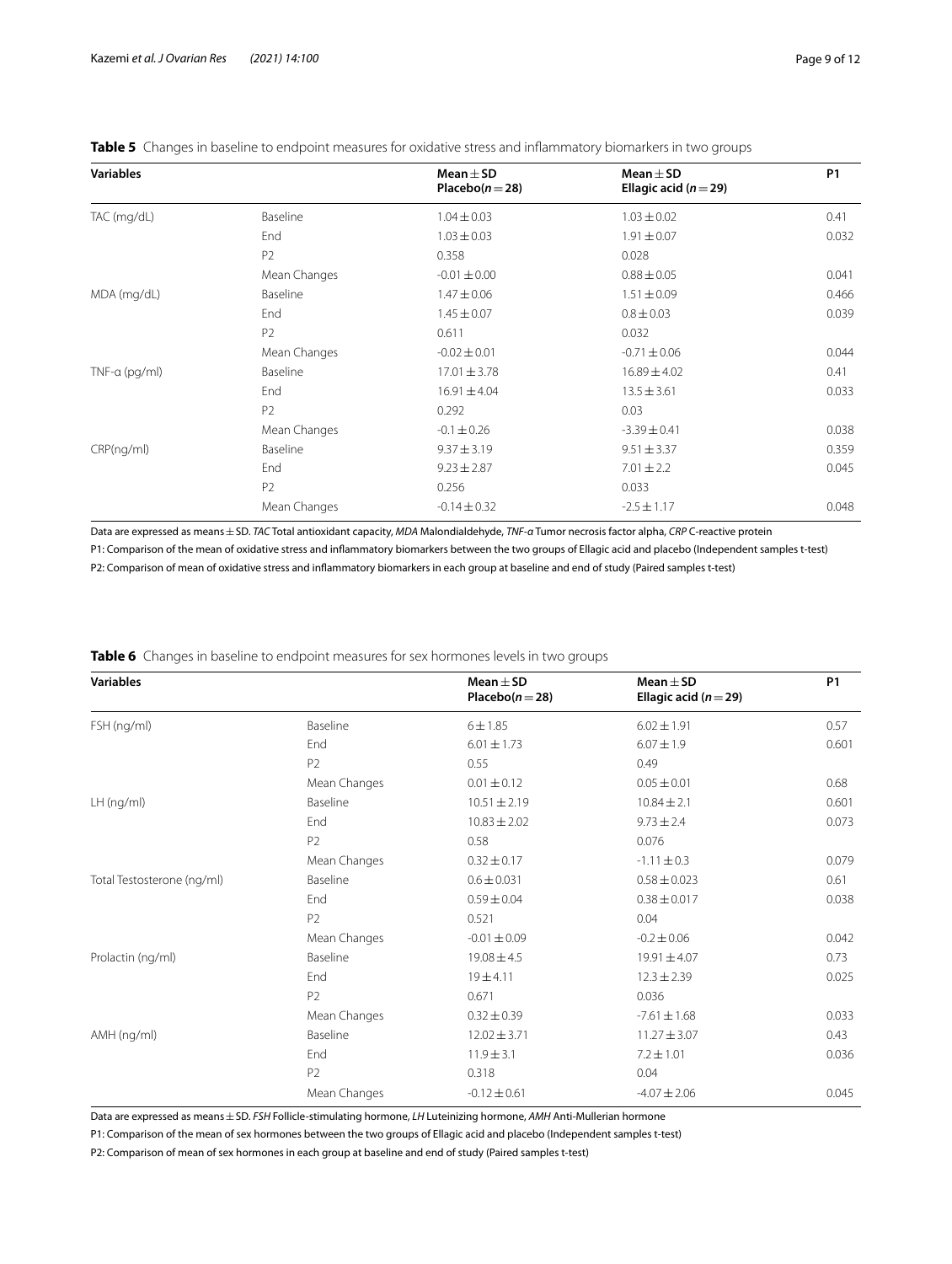and ultimately reducing sex hormones and lowering AMH [[39\]](#page-10-38). One of the most effective factors in reducing IR is the use of plant polyphenols. So far, no clinical studies have examined the efects of EA polyphenol on mentioned factors, but some micronutrients have been studied with antioxidant properties. The results of Shokrpour et al. [[40\]](#page-10-39). study indicated that receiving CoQ10 in women with PCOS signifcantly decreased the level of AMH. In this clinical trial, 30 women with PCOS consumed CoQ10 pills 100 mg daily for 3 months. Also, in AbdulameerYahya et al.  $[41]$  $[41]$  $[41]$ . study, taking the vitamin D and CoQ10 oral supplement in PCOS patients ameliorated the hormonal profle, oxidative marker, and ovulation outcome. Their results showed that these antioxidants signifcantly decreased the LH and AMH after eight weeks. Also, studies that have examined the efects of IR-reducing drugs such as metformin in women with this syndrome have also reported a signifcant reduction in sex hormones such as LH, testosterone and AMH at the end of the study  $[42]$  $[42]$ . This clinical study, like other studies, can have strengths and weaknesses. One of the strengths of this study is that for the frst time the efect of pure supplement of EA was investigated in women with PCOS. Also, the design of this study as a double-blind randomized clinical trial that had parallel groups, making the results of this study remarkable. It is also important to control confounder factors such as weight, physical activity, and food intake in studies that conducted on metabolic diseases, which was done in this research. However, due to the low budget and the limited number of participants and the duration of the intervention, the results of this study have been statistically analyzed, it should be noted that in order to draw clinical conclusions and examine the clinical efects, it is necessary to conduct studies with a larger number of participants and intervention period.

## **Conclusion**

In conclusion, the results of this study indicated that 8 weeks of supplementation with EA, 200 mg/day, reduced the levels of blood sugar, blood lipids and IR in PCOS patients. Also, with the ameliorating in the status of oxidative stress and infammatory status, at the end of the study, we saw a signifcant decrease in the amount of AMH in these patients. These results provide evidence to support the view that polyphenol antioxidant group with reducing the biochemical factors, can play an important role in helping to control the condition of this syndrome. Nevertheless, further studies are needed to provide additional evidences.

#### **Abbreviations**

AGEs: Advanced glycation end products; AMH: Anti-mullerian hormone; BMI: Body Mass Index; COX-2: Cyclooxygenase 2; CRP: C-reactive protein; EA: Ellagic acid; ELISA: Enzyme-Linked Immunosorbent Assay; FBS: Fasting Blood Glucose; FSH: Follicle-stimulating hormone; Glut2: Glucose transporter 2; GSH-Px: Glutathione Peroxidase; HDL: High density lipoprotein; HMG-COA: Hydroxymethyl-glutaryl-CoA; IPAQ: International Physical Activity Questionnaire; IR: Insulin resistance; LDL-C: Low density lipoprotein; LH: Luteinizing hormone; MDA: Malondialdehyde; NO: Nitric oxide; PCOS: Polycystic ovary syndrome; PGE2: Prostaglandin E2; PPARγ: Peroxisome proliferator-activated receptor-gamma; PRL: Prolactin; ROS: Reactive Oxygen Species; TAC: Total antioxidant capacity; TC: Total Cholesterol; TG: Triacylglycerol; TNF-α: Tumor Necrosis Factor Alpha.

#### **Acknowledgements**

The authors would like to thank all of the participants who completed the study protocol.

#### **Authors' contributions**

Conceptualization: [Mahnaz Kazemi], [Fatemeh Lalooha], [Maria Kavianpour] and [Hossein Khadem Haghighian]; Methodology: [Mohamadreza Rashidi Nooshabadi], [Mahnaz Kazemi] and [Fariba Dashti]; Formal analysis and investigation: [Maria Kavianpour] and [Hossein Khadem Haghighian]; Writing—original draft preparation: [Hossein Khadem Haghighian] and [Maria Kavianpour]; Writing—review and editing: [Hossein Khadem Haghighian]; Funding acquisition: [Hossein Khadem Haghighian], …; Resources: [Mohamadreza Rashidi Nooshabadi], [Fariba Dashti] and [Fatemeh Lalooha]; Supervision: [Hossein Khadem Haghighian]. The authors read and approved the final manuscript.

#### **Funding**

This work was approved with Vice-Chancellor for Research Affairs of Qazvin University of Medical Sciences, Qazvin, Iran and fnancially supported by Deputy of Research and Technology, Ministry of Health and medical education (Grant Number: IR.QUMS.REC.1398.033).

#### **Availability of data and materials**

We make sure that all data and materials support our published claims and comply with feld standards.

#### **Declarations**

#### **Ethics approval and consent to participate**

The protocol of the study after approving with the ethic committee of Qazvin University of Medical Sciences (ethic code: IR.QUMS.REC.1398.033), Qazvin, Iran, was registered in the Iranian Registry of Clinical Trials website by the IRCT20141025019669N12 code. Informed consent was obtained from all individual participants included in the study.

# **Consent for publication**

Not applicable.

### **Competing interests**

We wish to confrm that there are no known conficts of interest associated with this publication and there has been no signifcant fnancial support for this work that could have infuenced its outcome.

#### **Author details**

<sup>1</sup> Department of Nutrition, School of Health, Qazvin University of Medical Sciences, Qazvin, Iran. <sup>2</sup> Department of Obstetrics and Gynecology, Faculty of Medicine, Qazvin University of Medical Sciences, Qazvin, Iran. <sup>3</sup> Department of Pharmacology, School of Pharmacy, Ahvaz Jundishapur University of Medical Sciences, Ahvaz, Iran. 4 Department of Applied Cell Sciences, School of Advanced Technologies in Medicine, Tehran University of Medical Sciences, Tehran, Iran. <sup>5</sup> Metabolic Diseases Research Center, Research Institute for Prevention of Non-Communicable Diseases, Qazvin University of Medical Sciences, Qazvin, Iran. <sup>6</sup> Department of Nutrition, Faculty of Health Qazvin, University of Medical Sciences, Qazvin, Iran.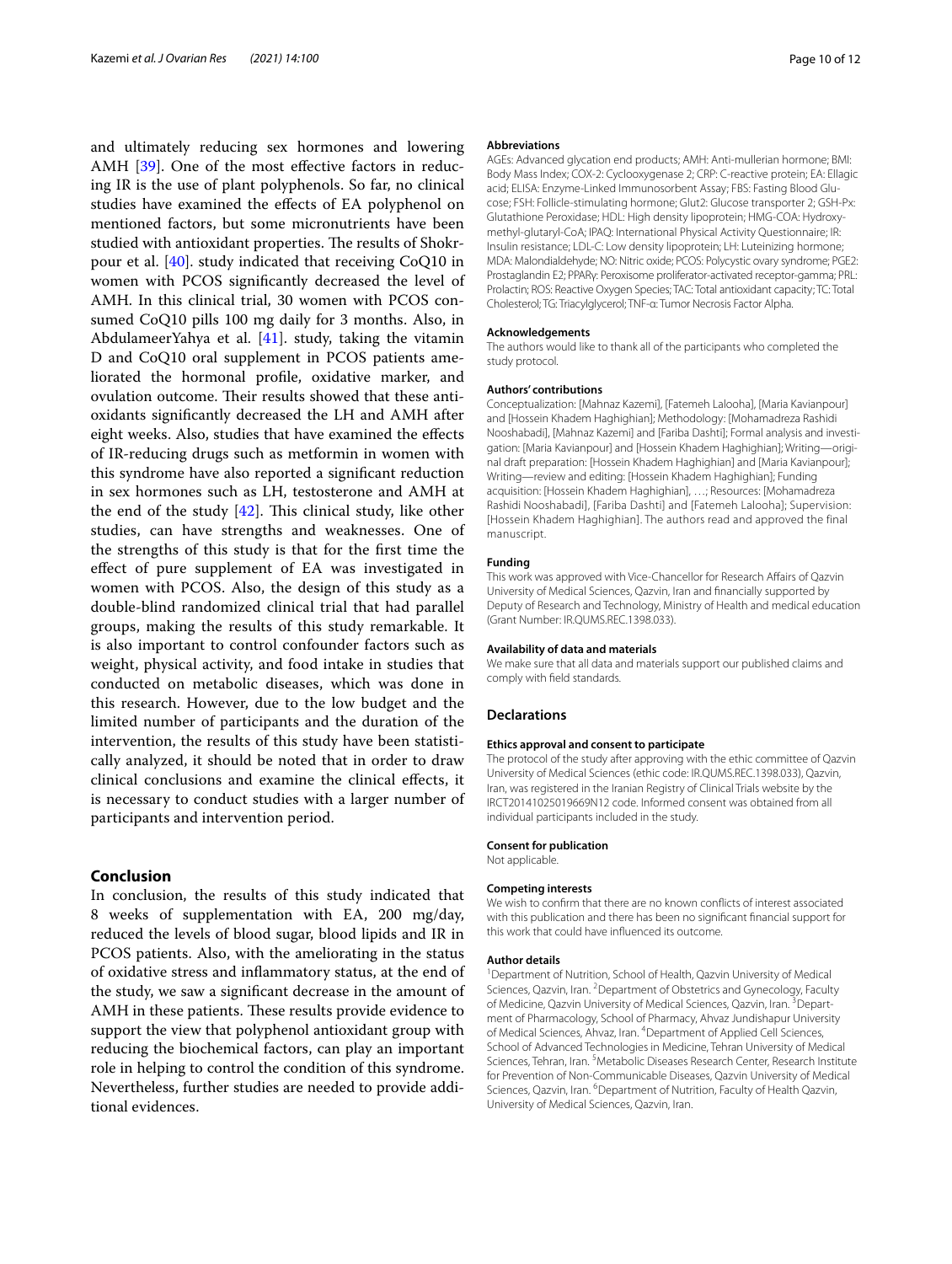Received: 7 March 2021 Accepted: 22 July 2021<br>Published online: 31 July 2021

#### **References**

- <span id="page-10-0"></span>1. Forslund M, Landin-Wilhelmsen K, Schmidt J, Brännström M, Trimpou P, Dahlgren E. Higher menopausal age but no diferences in parity in women with polycystic ovary syndrome compared with controls. Acta Obstet Gynecol Scand. 2019;98(3):320–6.
- <span id="page-10-1"></span>2. Belenkaia LV, Lazareva LM, Walker W, Lizneva DV, Suturina LV. Criteria, phenotypes and prevalence of polycystic ovary syndrome. Minerva Ginecol. 2019;71(3):211–23.
- <span id="page-10-2"></span>3. Zahiri Z, Sharami SH, Milani F, Mohammadi F, Kazemnejad E, Ebrahimi H, et al. Metabolic syndrome in patients with polycystic ovary syndrome in Iran. Int J Fertil Steril. 2016;9(4):490.
- <span id="page-10-3"></span>4. Rosenfeld RL, Ehrmann DA. The pathogenesis of polycystic ovary syndrome (PCOS): the hypothesis of PCOS as functional ovarian hyperandrogenism revisited. Endocr Rev. 2016;37(5):467–520.
- <span id="page-10-4"></span>5. Kakoly NS, Earnest A, Teede HJ, Moran LJ, Joham AE. The impact of obesity on the incidence of type 2 diabetes among women with polycystic ovary syndrome. Diabetes Care. 2019;42(4):560–7.
- <span id="page-10-5"></span>6. Mohammadi M. Oxidative stress and polycystic ovary syndrome: a brief review. Int J Prev Med. 2019;10(86):1–7.
- <span id="page-10-6"></span>7. Popovic M, Sartorius G, Christ-Crain M, editors. Chronic low-grade infammation in polycystic ovary syndrome: is there a (patho)-physiological role for interleukin-1? Seminars in immunopathology. (Vol. 41, No. 4). Springer Berlin Heidelberg; 2019. p. 447–59.
- <span id="page-10-7"></span>8. Wang L, Qi H, Baker PN, Zhen Q, Zeng Q, Shi R, et al. Altered circulating infammatory cytokines are associated with anovulatory polycystic ovary syndrome (PCOS) women resistant to clomiphene citrate treatment. Med Sci Monit. 2017;23:1083.
- <span id="page-10-8"></span>9. Artimani T, Karimi J, Mehdizadeh M, Yavangi M, Khanlarzadeh E, Ghorbani M, et al. Evaluation of pro-oxidant-antioxidant balance (PAB) and its association with infammatory cytokines in polycystic ovary syndrome (PCOS). Gynecol Endocrinol. 2018;34(2):148–52.
- <span id="page-10-9"></span>10. Borzoei A, Rafraf M, Niromanesh S, Farzadi L, Narimani F, Doostan F. Efects of cinnamon supplementation on antioxidant status and serum lipids in women with polycystic ovary syndrome. J Tradit Complement Med. 2018;8(1):128–33.
- <span id="page-10-10"></span>11. Ganesan K, Xu B. A critical review on polyphenols and health benefts of black soybeans. Nutrients. 2017;9(5):455.
- <span id="page-10-11"></span>12. Kang I, Buckner T, Shay NF, Gu L, Chung S. Improvements in metabolic health with consumption of ellagic acid and subsequent conversion into urolithins: evidence and mechanisms. Adv Nutr. 2016;7(5):961–72.
- <span id="page-10-12"></span>13. Muthukumaran S, Tranchant C, Shi J, Ye X, Xue SJ. Ellagic acid in strawberry (Fragaria spp.): Biological, technological, stability, and human health aspects. Food Qual Saf. 2017;1(4):227–52.
- <span id="page-10-13"></span>14. Wang R, Mol BWJ. The Rotterdam criteria for polycystic ovary syndrome: evidence-based criteria? Hum Reprod. 2017;32(2):261–4.
- <span id="page-10-14"></span>15. Falsaperla M, Morgia G, Tartarone A, Ardito R, Romano G. Support ellagic acid therapy in patients with hormone refractory prostate cancer (HRPC) on standard chemotherapy using vinorelbine and estramustine phosphate. Eur Urol. 2005;47(4):449–55.
- <span id="page-10-15"></span>16. Moghaddam MB, Aghdam FB, Jafarabadi MA, Allahverdipour H, Nikookheslat SD, Safarpour S. The Iranian Version of International Physical Activity Questionnaire (IPAQ) in Iran: content and construct validity, factor structure, internal consistency and stability. World Appl Sci J. 2012;18(8):1073–80.
- <span id="page-10-16"></span>17. Salgado ALFdA, Carvalho LD, Oliveira AC, Santos VND, Vieira JG, Parise ER. Insulin resistance index (HOMA-IR) in the diferentiation of patients with non-alcoholic fatty liver disease and healthy individuals. Arq Gastroenterol. 2010;47(2):165–9.
- <span id="page-10-17"></span>18. Hosseini B, Saedisomeolia A, Wood LG, Yaseri M, Tavasoli S. Efects of pomegranate extract supplementation on infammation in overweight and obese individuals: A randomized controlled clinical trial. Complement Ther Clin Pract. 2016;22:44–50.
- <span id="page-10-18"></span>19. Nesto RW. The relation of insulin resistance syndromes to risk of cardiovascular disease. Rev Cardiovasc Med. 2019;4(S6):11–8.
- <span id="page-10-19"></span>20. Zeng B, Lai Z, Sun L, Zhang Z, Yang J, Li Z, et al. Structural and functional profles of the gut microbial community in polycystic ovary syndrome with insulin resistance (IR-PCOS): a pilot study. Res Microbiol. 2019;170(1):43–52.
- <span id="page-10-20"></span>21. Maqbool M, Dar MA, Gani I, Geer MI. Insulin Resistance and Polycystic ovary Syndrome: A Review. J Drug Deliv Ther. 2019;9(1-s):433–6.
- <span id="page-10-21"></span>22. Hartmann G, McEwen B. Insulin resistance and Polycystic ovary syndrome (PCOS): Part 2. Diet and Nutritional Medicine. J Aust Tradit Med Soc. 2019;25(1):18.
- <span id="page-10-22"></span>23. Cao H, Ou J, Chen L, Zhang Y, Szkudelski T, Delmas D, et al. Dietary polyphenols and type 2 diabetes: human study and clinical trial. Crit Rev Food Sci Nutr. 2019;59(20):3371–9.
- <span id="page-10-23"></span>24. Babaeian S, Ebrahimi-Mameghani M, Niafar M, Sanaii S. The effect of unsweetened pomegranate juice on insulin resistance, high sensitivity c-reactive protein and obesity among type 2 diabetes patients. J Ardabil Univ Med Sci. 2013;13(1):7–15.
- <span id="page-10-24"></span>25. Esmaeilinezhad Z, Babajafari S, Sohrabi Z, Eskandari M-H, Amooee S, Barati-Boldaji R. Efect of synbiotic pomegranate juice on glycemic, sex hormone profle and anthropometric indices in PCOS: A randomized, triple blind, controlled trial. Nutr Metab Cardiovasc Dis. 2019;29(2):201–8.
- <span id="page-10-25"></span>26. Hou C, Zhang W, Li J, Du L, Lv O, Zhao S, et al. Benefcial Efects of Pomegranate on Lipid Metabolism in Metabolic Disorders. Mol Nutr Food Res. 2019;63(16):1800773.
- <span id="page-10-26"></span>27. Kubota S, Tanaka Y, Nagaoka S. Ellagic acid afects mRNA expression levels of genes that regulate cholesterol metabolism in HepG2 cells. Biosci Biotechnol Biochem. 2019;83(5):952–9.
- <span id="page-10-27"></span>28. Guo Y, Lin C, Xu P, Wu S, Fu X, Xia W, et al. AGEs induced autophagy impairs cutaneous wound healing via stimulating macrophage polarization to M1 in diabetes. Sci Rep. 2016;6:36416.
- <span id="page-10-28"></span>29. Serra D, Almeida LM, Dinis TC. Anti-inflammatory protection afforded by cyanidin-3-glucoside and resveratrol in human intestinal cells via Nrf2 and PPAR-γ: Comparison with 5-aminosalicylic acid. Chem Biol Interact. 2016;260:102–9.
- <span id="page-10-29"></span>30. Kwon E-Y, Choi M-S. Dietary eriodictyol alleviates adiposity, hepatic steatosis, insulin resistance, and infammation in diet-induced obese mice. Int J Mol Sci. 2019;20(5):1227.
- <span id="page-10-30"></span>31. Murri M, Luque-Ramírez M, Insenser M, Ojeda-Ojeda M, Escobar-Morreale HF. Circulating markers of oxidative stress and polycystic ovary syndrome (PCOS): a systematic review and meta-analysis. Hum Reprod Update. 2013;19(3):268–88.
- <span id="page-10-31"></span>32. Kala M, Shaikh MV, Nivsarkar M. Equilibrium between anti-oxidants and reactive oxygen species: a requisite for oocyte development and maturation. Reprod Med Biol. 2017;16(1):28–35.
- <span id="page-10-32"></span>33. Goudarzi M, Amiri S, Nesari A, Hosseinzadeh A, Mansouri E, Mehrzadi S. The possible neuroprotective effect of ellagic acid on sodium arsenateinduced neurotoxicity in rats. Life Sci. 2018;198:38–45.
- <span id="page-10-33"></span>34. Zhang W, Liu J, Shi H, Yang K, Wang P, Wang G, et al. Communication between nitric oxide synthase and positively-charged surface and bone formation promotion. Colloids Surf B. 2016;148:354–62.
- <span id="page-10-34"></span>35. BenSaad LA, Kim KH, Quah CC, Kim WR, Shahimi M. Anti-infammatory potential of ellagic acid, gallic acid and punicalagin A&B isolated from Punica granatum. BMC Complement Altern Med. 2017;17(1):47.
- <span id="page-10-35"></span>36. Hu T-Y, Ju J-M, Mo L-H, Ma L, Hu W-H, You R-R, et al. Anti-infammation action of xanthones from Swertia chirayita by regulating COX-2/NF-κB/ MAPKs/Akt signaling pathways in RAW 264.7 macrophage cells. Phytomedicine. 2019;55:214–21.
- <span id="page-10-36"></span>37. Kaya I. Efect of Ellagic Acid on Some Oxidative Stress Parameters and Cyclooxygenase-2 Reactivity in Mice with Experimental Gastric Injury. Jpn J Gastroenterol Hepatol. 2019;2(3):11–9.
- <span id="page-10-37"></span>38. Teede H, Misso M, Tassone EC, Dewailly D, Ng EH, Azziz R, et al. Anti-Müllerian hormone in PCOS: a review informing international guidelines. Trends Endocrinol Metab. 2019;30(7):467–78.
- <span id="page-10-38"></span>39. Bhide P, Homburg R. Anti-Müllerian hormone and polycystic ovary syndrome. Best Pract Res Clin Obstet Gynaecol. 2016;37:38–45.
- <span id="page-10-39"></span>40. Shokrpour M, Hakimi F, Najdi N, Kamali A. Effects of Coenzyme Q10 Supplementation on Anti-Müllerian Hormone Levels in Patients with Polycystic Ovarian Syndrome. Ann Med Health Sci Res. 2019;9(2):440–2.